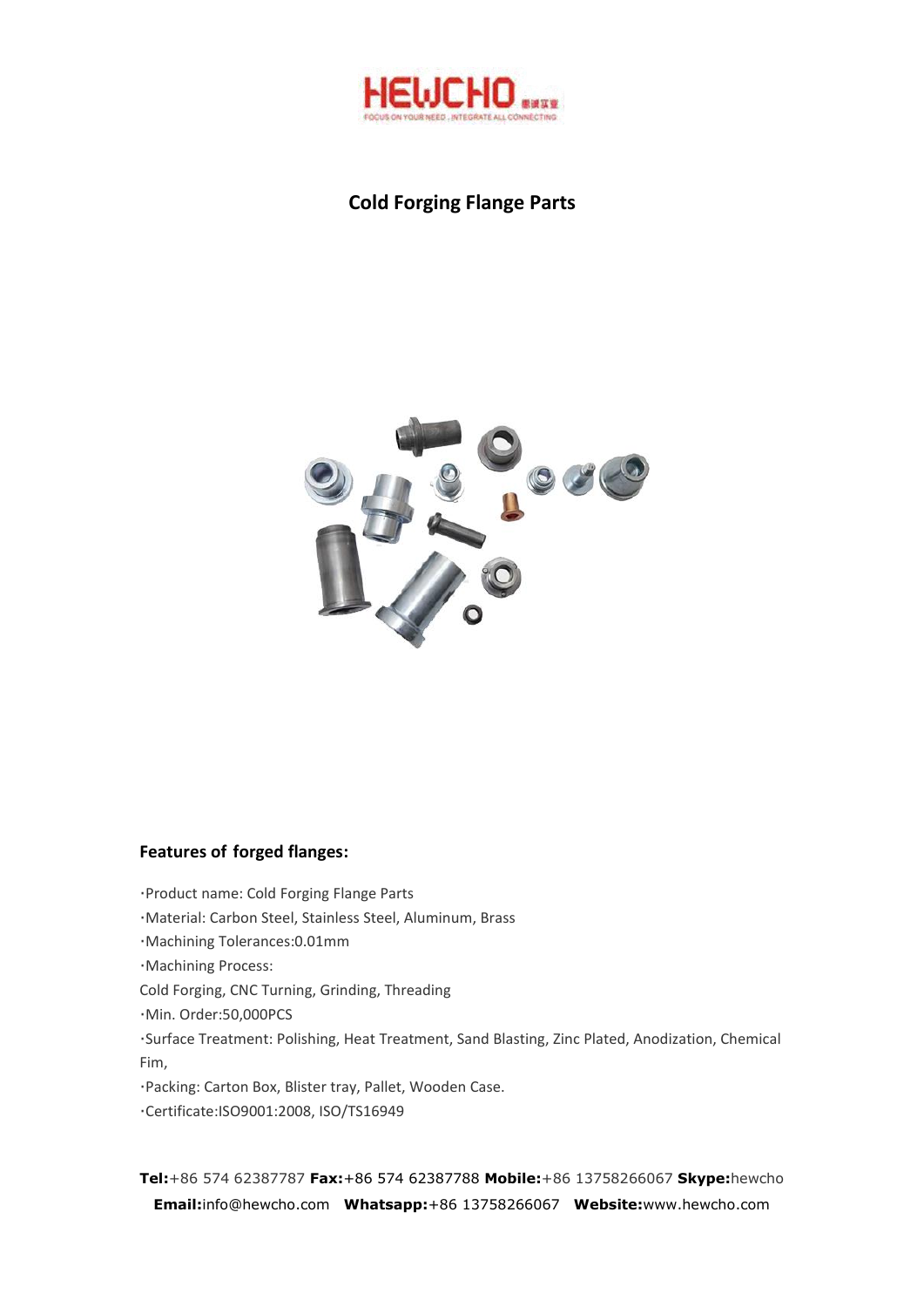

We also provide **cold [forging](http://www.hewcho.com/product/cold-forging-flange-parts.html
) solid parts**, welcome to contact us to know more details.

| What we can Provide:<br><b>CNC Machining Service</b><br><b>CNC Turning Service</b><br><b>CNC Milling Service</b><br>Cold Forging Service<br>Metal Stamping Service | Machining Material:<br>Carbon Steel<br>Stainless Steel<br>Aluminum<br><b>Brass</b><br>Copper<br><b>Titanium Alloy</b> |  |
|--------------------------------------------------------------------------------------------------------------------------------------------------------------------|-----------------------------------------------------------------------------------------------------------------------|--|
|                                                                                                                                                                    |                                                                                                                       |  |
| Surface Treatment                                                                                                                                                  | Application:                                                                                                          |  |
| <b>Heat Treatment</b>                                                                                                                                              | Automobile Spare Parts                                                                                                |  |
| Sand Blasting                                                                                                                                                      | Electrical Appliance Industry                                                                                         |  |
| Polishing                                                                                                                                                          | Electronics Industry                                                                                                  |  |
| Zinc Plated                                                                                                                                                        | General Industry                                                                                                      |  |
| Anodization                                                                                                                                                        | Machinery and Equipment                                                                                               |  |
| Chemical Fim                                                                                                                                                       | Hydraulic and Pneumatic                                                                                               |  |

### **Description of forged flanges**

Ningbo Hewcho have more than 10 years experience of **cold forging flange parts**. We have developing and manufacturing cold forming parts made of carbon steel, aluminum, copper, brass and stainless steel.

Ningbo Hewcho save on raw material, various components have been developed which are hither to manufactured through machining route with the new range of 6 station Cold Formers. Symmetrical components in round, square and hexagon shape with flange and threads are now cold forged with close tolerances and high productivity. These components are well accepted and appreciated by OE manufacturers due to great cost saving potentials besides fulfilling their high volume demands.

Ningbo Hewcho offer you flanged hollow cold forged parts with symmetrically or asymmetrically

**Tel:**+86 574 62387787 **Fax:**+86 574 62387788 **Mobile:**+86 13758266067 **Skype:**hewcho **Email:**info@hewcho.com **Whatsapp:**+86 13758266067 **Website:**www.hewcho.com